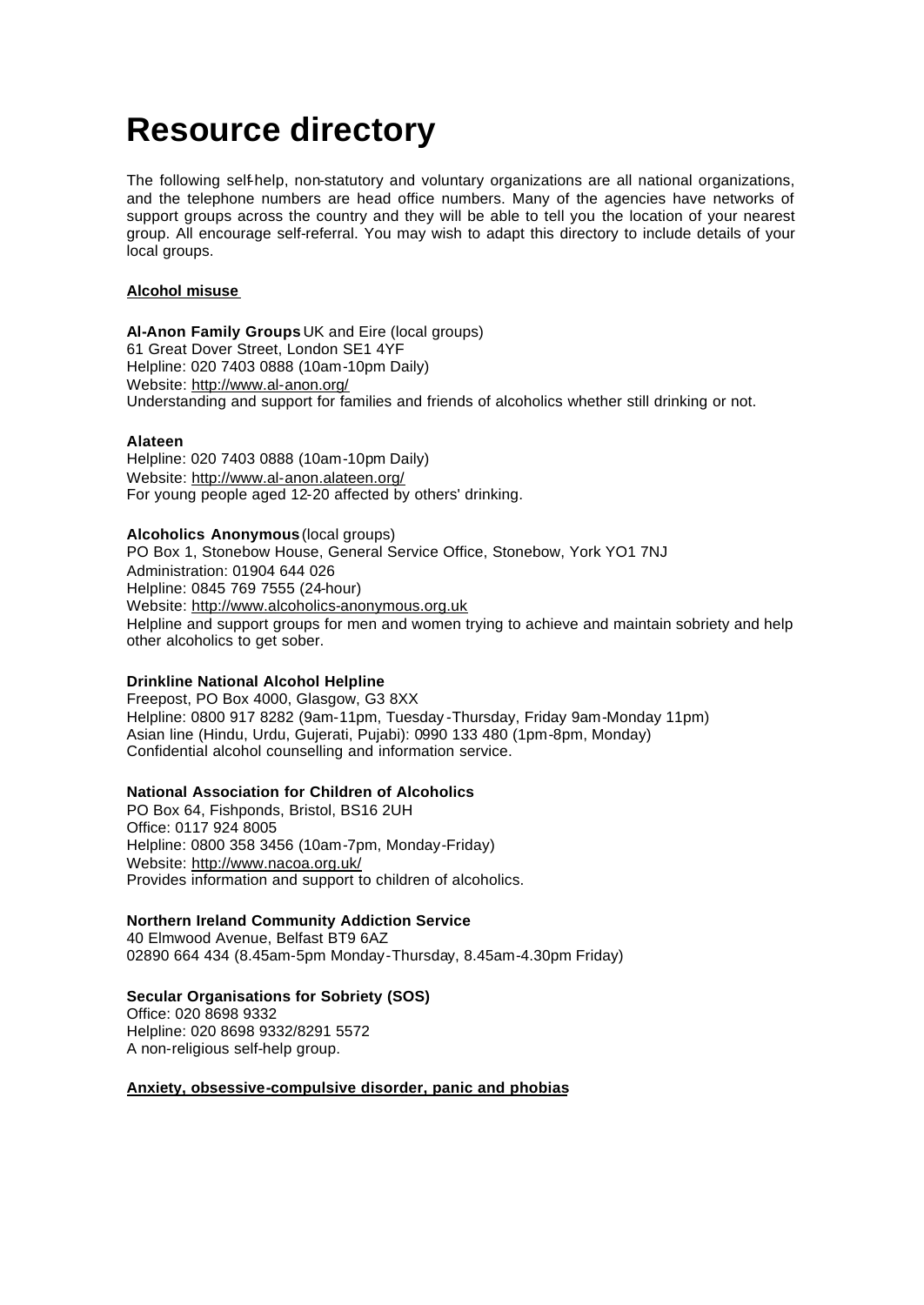#### **First Steps to Freedom** (local groups) 1 Taylor Close, Kennelworth, Warwickshire, CV8 2LW Office: 01926 864 473 Helpline: 01926 851 608 (24-hour) Email: info@firststeps.demon.co.uk; website: http://www.first-steps.org Runs self-help groups.

## **The International Stress Management Association (ISMA) UK**

PO Box 348, Waltham Cross, EN8 8ZL Helpline: 07000 780 430 Email: stress@isma.org.uk; website: http://www.isma.org.uk Promotes knowledge and best practice in the prevention and reduction of acute stress.

**No Panic** (local groups) Brands Farm Way, Telford TF3 2JQ Helpline: 0808 808 0545 (10am-10pm Daily, and a taped crisis message through the night) gives numbers of volunteers for the day Website: http://www.nopanic.org.uk Email: ceo@nopanic.org.uk Helpline, information booklets, local self-help groups (including telephone recovery groups) for people with anxiety, phobias, obsessions, panic.

## **OCD Action**

Aberdeen Centre, 22-24 Highbury Grove, London N5 2EA 020 7226 4000 (9.30am-5pm, Tuesday, Wednesday; 11am-5pm, Thursday) Email: info@ocdaction.org.uk; website: http://www.ocdaction.org.uk Provides information, advice and support for people with Obsessive -compulsive disorder and related disorders such as body dysmorphic disorder and trichotillomania.

#### **Social Anxiety UK** (local groups)

Website: http://www.social-anxiety.org.uk Information and support for sufferers of social anxiety and related problems. Has chat room and details of local meetings across the UK.

## **Stresswatch Scotland** (local groups)

The Barn, 42 Barnweil Road, Kilmarnock KA1 4JF Office: 01563 574 144 Helpline: 01563 528 910 (10am-1pm, Monday-Friday, excluding Wednesday) Advice, information, materials on panic, anxiety, stress, phobias.

## **Triumph Over Phobia (TOP UK )** (local groups)

PO Box1831, Bath BA2 4YW Office: 01225 330 353 Email: triumphoverphobia@compuserve.com; website: http://www.triumphoverphobia.com Structured self-help groups for sufferers from phobias or Obsessive -compulsive disorder. Produces self-help materials.

#### **Attention-deficit/hyperactivity disorder and Autism**

**Attention Deficit Disorder Information and Support Service (ADDISS)** (local groups) 10 Station Road, Mill Hill, London NW7 2JU 020 8906 9068 Website: http://www.addiss.co.uk Advice, support, local self-help groups, conferences and literature.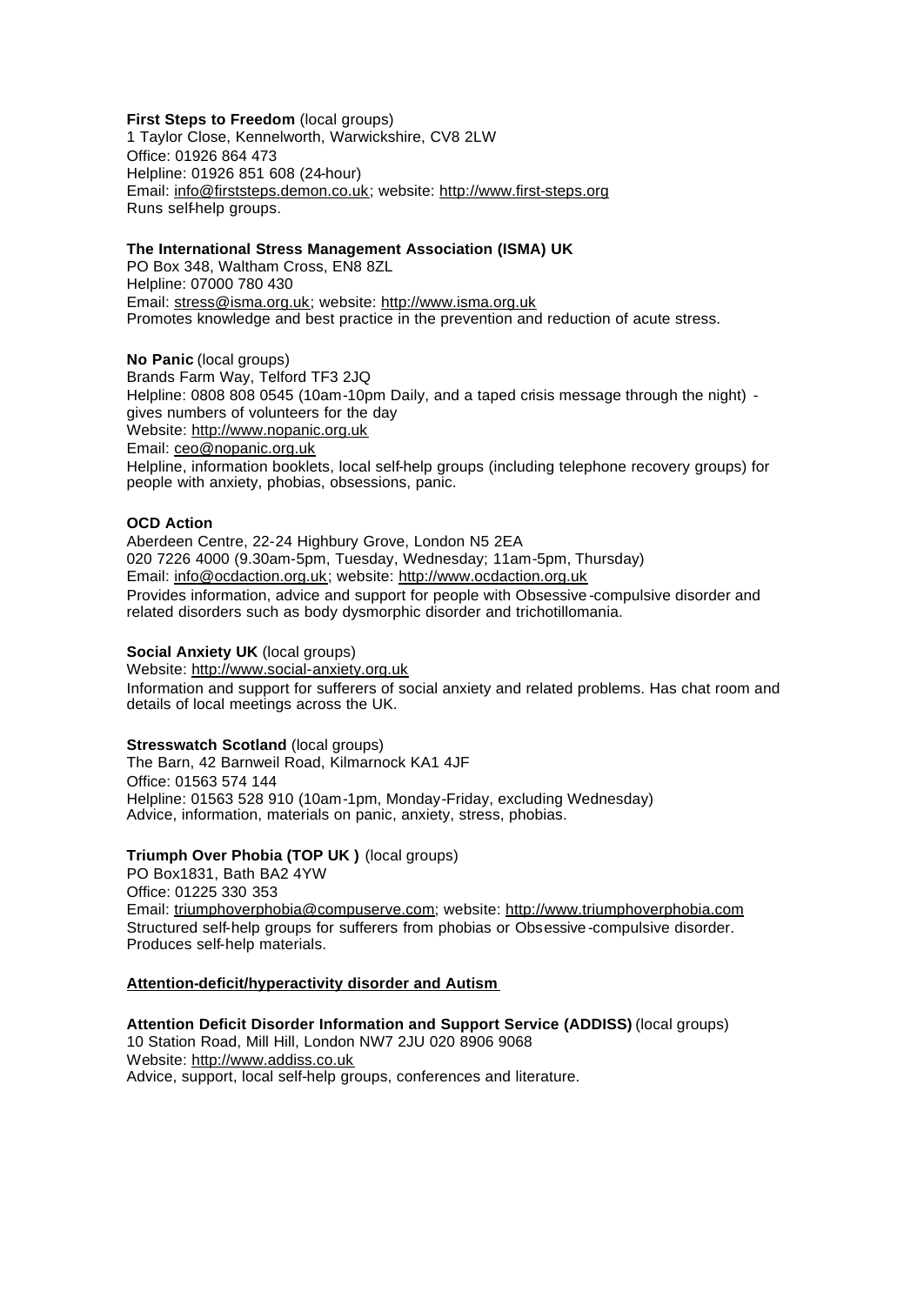## **The National Autistic Society** (local groups)

393 City Road, London EC1V 1NG Office: 020 7833 2299 Helpline: 020 7903 3555 Email: nas@nas.org.uk; website: http://www.nas.org.uk Information service, national diagnostic and assessment service, supported employment scheme, local groups and other services.

## **Autism Connect**

Website: http://www.autismconnect.org A website for anyone interested in autism, providing news, events, world maps, and rapid access to other websites with information on autism.

#### **Bereavement and loss**

#### **Childhood Bereavement Network**

National Children's Bureau, 8 Wakley Street, London EC1V 7QE, 020 7843 6309 Website: http://www.ncb.org.uk/cbn/directory Has an online directory of accessible specialist bereavement support services throughout UK.

## **The Child Bereavement Trust**

Ashton House, High Street, High Wycombe, Buckinghamshire HP14 3AG Office: 01494 446 648 Information line and support for professionals only: 0845 357 1000 Email: enquiries@childbereavement.org.uk; website: http://www.childbereavement.org.uk Offers training for counselling bereaved children and advice on where to obtain help in the UK. Website has advice sheets for parents and young people and list of useful resources including videos for young people.

## **The Compassionate Friends**

53 North Street, Bristol BS3 1EN Helpline: 0117 953 9639 (10am-4pm and 6.30-10.30pm, open 365 days a year) Email: info@tcf.org.uk; website: http://www.tcf.org.uk Organization of bereaved parents offering friendship and understanding to others after the death of a child.

**Cruse Bereavement Care** (local groups) Cruse House, 126 Sheen Road, Richmond, Surrey TW9 1UR 020 8939 9530 Helpline: 0870 167 1677 (9.30am-5.00pm, Monday -Friday) Youthline (for those aged 12-18): 0808 808 1677

Email: info@crusebereavementcare.org.uk; website: http://www.crusebereavementcare.org.uk Offers support, information, training and direct telephone help to anyone who has been affected by a death. Over 150 branches throughout the UK.

## **The Foundation for the Study of Infant Deaths (FSID)** (local groups)

Artillery House, 11-19 Artillery Row, London, SW1P 1RT Administration: 0870 787 0885 Helpline: 0870 787 0554 (9-11am Monday-Friday; 6-11pm, Saturday and Sunday) Email: fsid@sids.org.uk; website: http://www.sids.org.uk National helpline, local parent groups and befrienders.

#### **Papyrus**

c/o The Administration, Rosendale GH, Union Road, Rawtenstall, Rosendale, Lancs BB4 6NE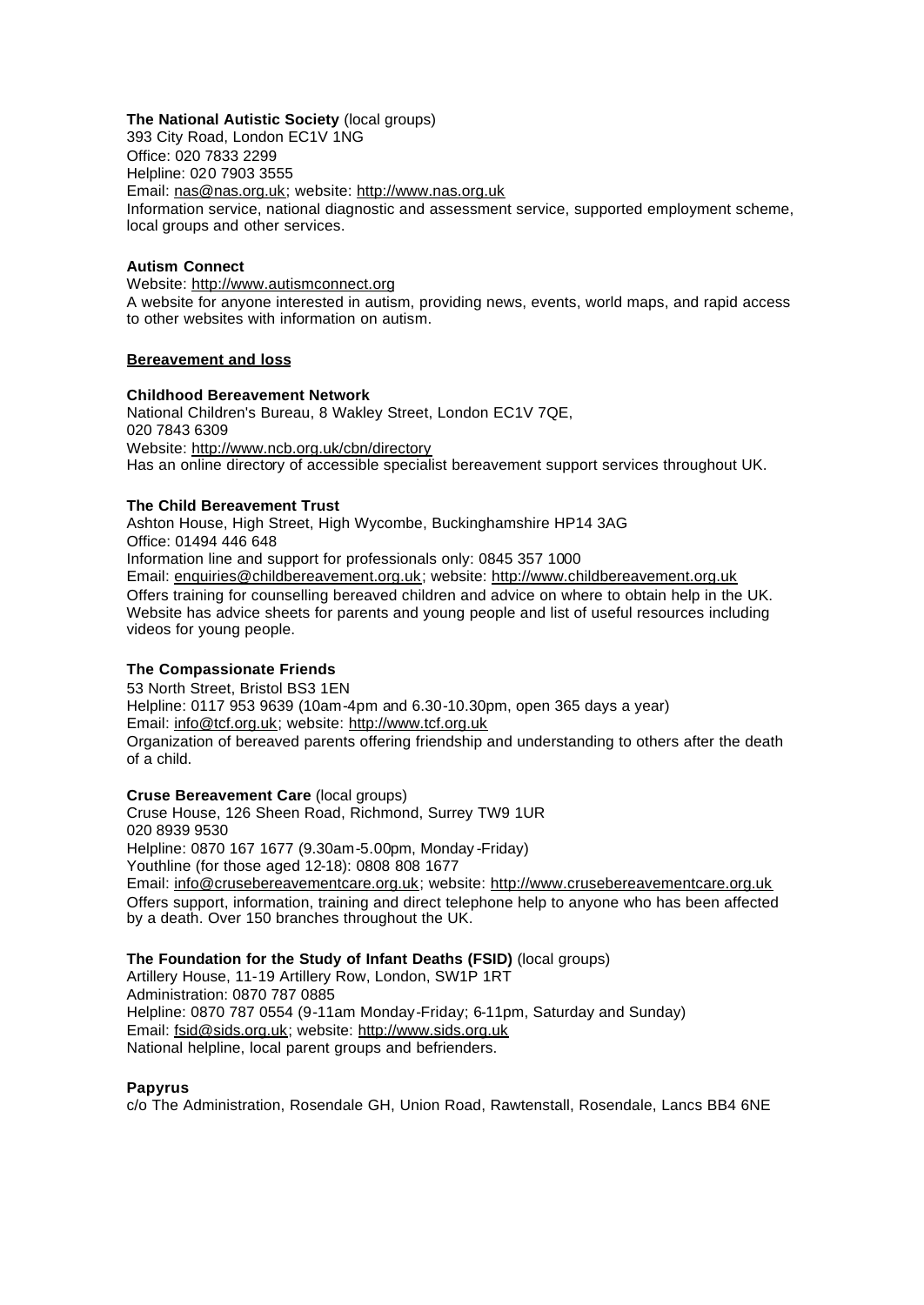01706 214 449 Self-help for parents of young people who have committed suicide.

## **SAMM (Support after Murder and Manslaughter)**

Cranmer House, 39 Brixton Road, London SW9 6DZ Helpline: 020 7735 3838 (9am-5pm Monday-Friday) Email: samm@victimsupport.org.uk; website: http://www.samm.org.uk Helpline and useful publications including some for carers.

## **SOBS (Survivors of Bereavement by Suicide)** (Local groups)

Centre 88, Saner Street, Hull HU3 2TR Administrator: 01482 610 728 Helpline: 0870 241 3337 (9am-9pm, 365 days of the year) Email: sobs.support@care4free.net; website: http://www.uk-sobs.org.uk Offers emotional and practical support to those affected by suicide.

## **Stillbirth and Neonatal Death Society (SANDS)**

28 Portland Place, London W1B 1LY Office: 020 7436 3715 Helpline: 020 7436 5881 (9.30am-4pm Monday-Friday, and answerphone outside normal hours) Email: support@uk-sands.org; website: http://www.uk-sands.org Provides support for parents and families whose baby is stillborn, or dies shortly after birth.

## **Winston's Wish**

The Clara Burgess Centre, Gloucestershire Hospital, Great Western Road, Gloucester GL1 3NN General enquiries: 01452 394 377 Family line: 0845 203 0405 (9am-5pm, Monday-Friday) Email: info@winstonswish.org.uk; website: http://www.winstonswish.org.uk Organization supporting bereaved children and young people, and offering guidance and information to anyone concerned about a child after bereavement.

# **Bipolar disorder (manic depression)**

**The Manic Depression Fellowship (MDF)** (local groups) England Castle Works, 21 St George's Road, London SE1 6ES Office: 020 7793 2600 Email: mdf@mdf.org.uk (information); smt@mdf.org.uk (self-management); groups@mdf.org.uk (self-help groups); website: http://www.mdf.org.uk **Scotland** Studio 1019, Mile End Mill, Abbey Mill Business Park, Seedhill Road, Paisley PA1 1TJ 0141 560 2050 Email: info@mdfscotland.co.uk; website: http://www.mdfscotland.co.uk Wales 1 Palmyra Place, Newport, South Wales, NP20 4EJ 08456 340 080 Email: info@mdfwales.org.uk; website: http://www.manicdepressionwales.org.uk Advice, support, local self-help groups and publications list for people with a manic depressive illness.

# **Carers**

**Carers UK** 20-25 Glasshouse Yard, London EC1A 4JT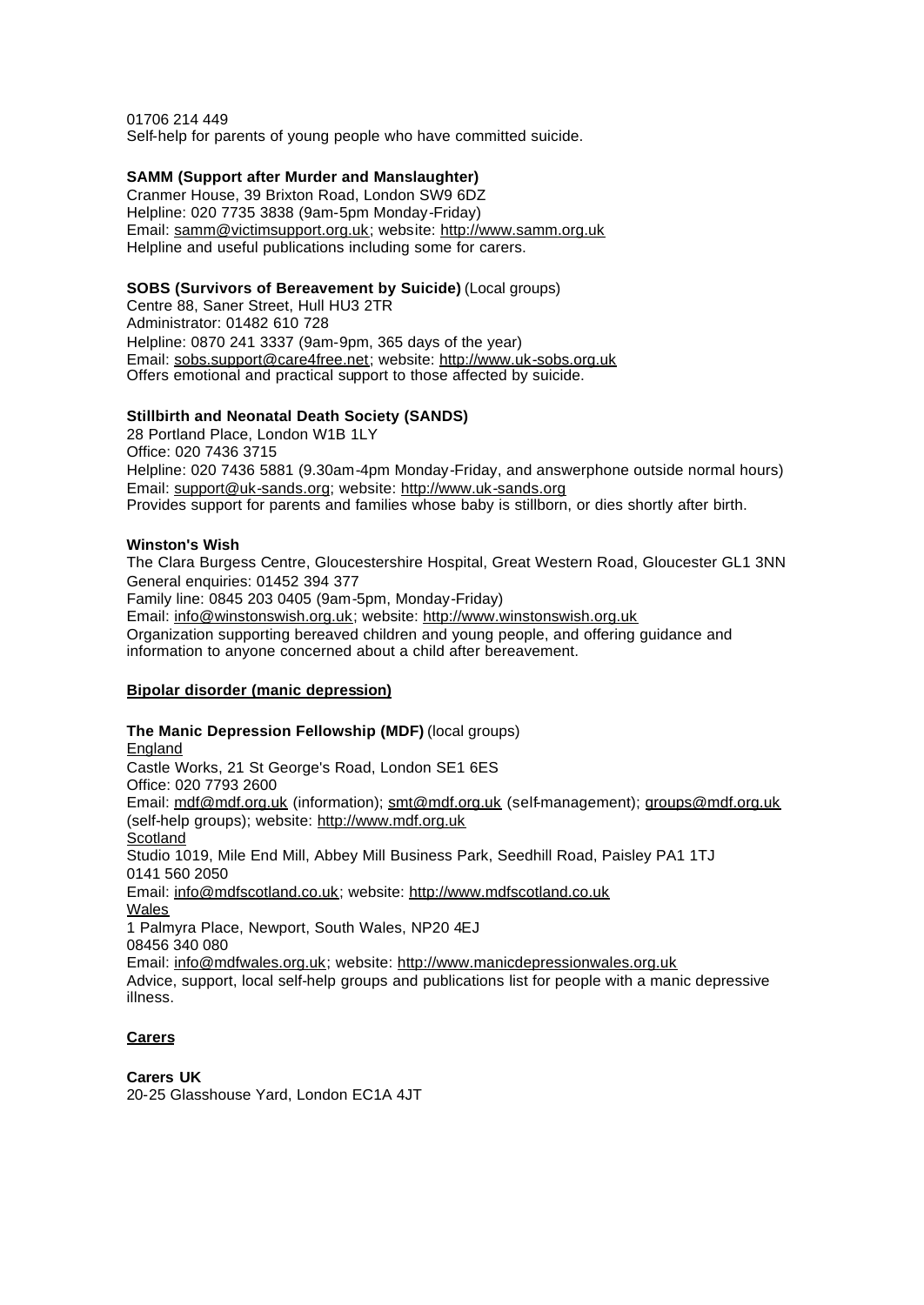## 020 7490 8818

Helpline: 0808 808 7777 (10am-12noon and 2-4pm, Monday-Friday) Email: info@ukcarers.org.uk; website: http://www.carersonline.org.uk Formerly the National Carers Association. Provides information and advice on all aspects of care for both carers and professionals.

#### **Counsel and Care**

Twyman House, 16 Bonny Street, London NW1 9PG 020 7485 1566 (10am-1pm, Monday-Friday) Website: http://www.counselandcare.org.uk Advice and information on home and residential care for older people.

## **Crossroads Association** (local groups)

10 Regent Place, Rugby CV21 2PN 0845 450 0350 Email: communications@crossroads.org.uk; website: http://www.crossroads.org.uk There are regional centres throughout the UK, providing practical support and help for carers, including respite care, day centres, befriending and night care. There is a scheme for young carers also.

## **Children and adolescents (see also Parents and children)**

#### **Anti-Bullying Campaign**

185 Tower Bridge Road, London SE1 2UF 020 7378 1446 Provides help if children are being bullied or if children are bullying.

#### **Bullying Online**

Website: http://www.bullying.co.uk Gives help and advice for parents and pupils in dealing with school bullying.

#### **The Bullying Project**

Website: http://www.bullying.org Provides online mentoring support programmes, as well as educational resources.

#### **Change our Minds**

Website: http://www.changeourminds.com A website run by the Samaritans targeted at a younger audience.

#### **ChildLine**

45 Folgate Street, London E1 6GL Office: 020 7650 3200 Helpline: 0800 1111 (24-hour, freephone) Website: http://www.childline.org.uk Telephone service for all children and young people providing confidential counselling, support and advice on any issue. Parents can also write to ChildLine.

#### **Childwatch**

19 Spring Bank, Hull, East Yorkshire HU3 1AF 01482 325 552 Website: http://www.childwatch.org.uk Advice for children on bullying and abuse that occurs at home and at school. 2

#### **Kidscape**

2 Grosvenor Gardens, London SW1W 0DH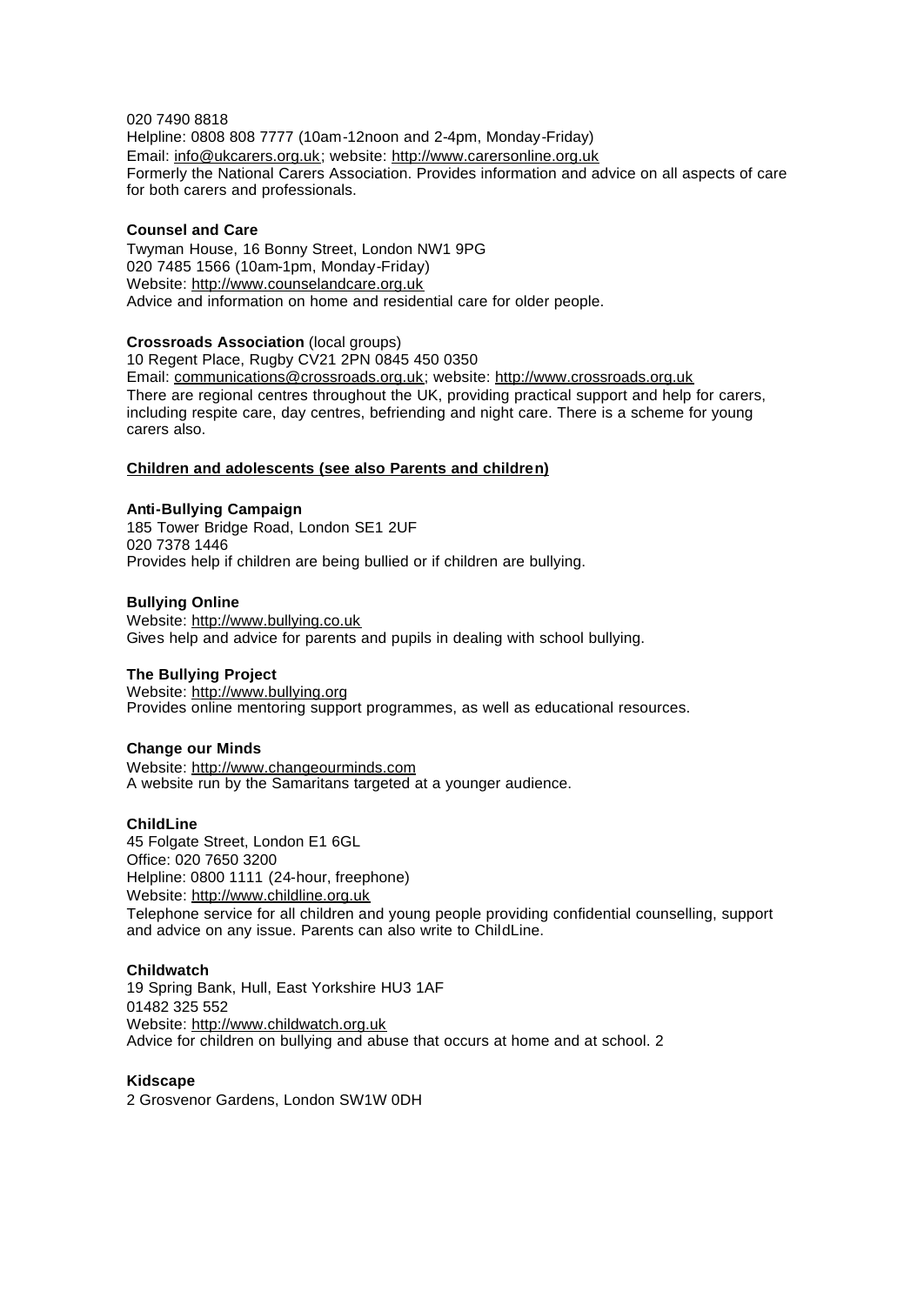## 020 7730 3300

#### Website: http://www.kidscape.org.uk

This is a charity set up to protect children from danger - whether from peers, adults they know or complete strangers.

#### **Like it is**

Email: likeitis@stopes.org.uk; website: http://www.likeitis.org.uk Sex education for young people.

#### **NSPCC (National Society for the Prevention of Cruelty to Children)**

Weston House, 42 Curtain Road, London EC2A 3NH 020 7825 2500 Helpline: 0808 800 5000 Website: http://www.nspcc.org.uk A charity specializing in child protection and the prevention of cruelty to children.

#### **Teenage Health Freak**

Website: http://www.teenagehealthfreak.org Aimed primarily at teenagers aged 11-16 years, provides teenage-friendly health information.

#### **Youth in Mind**

Website: http://www.youthinmind.net Website helping stressed children, teenagers and those who care for them access information and services.

#### **Young Minds Trust**

102-108 Clerkenwell Road, London EC1M 5SA 020 7336 8445 Parent information service: 0800 018 2138 Website: http://www.youngminds.org.uk

Aims to improve the mental health of all children and young people. Produces a range of leaflets for parents and young people.

## **Youth2Youth**

Helpline: 020 8896 3675 (6.30-9.30pm, Monday and Thursday) Email: admin@youth2youth.co.uk; website: http://www.youth2youth.co.uk Telephone, email and online chat line run by young people (16-21-years-old) for young people.

#### **Chronic fatigue**

#### **Action for ME (AfME)**

PO Box 1302, Wells, Somerset, BA5 1YE 01749 670799 Email: admin@afme.org.uk; website: http://www.afme.org.uk A national charity campaigning for patients and a useful source of information

## **Association of Young People with ME**

PO 605, Milton Keynes, Bucks, MK2 2XD 01908 373 300 Email: info@ayme.org.uk; website: http://www.ayme.org.uk Gives support and advice to young people with ME.

#### **Counselling and psychotherapy**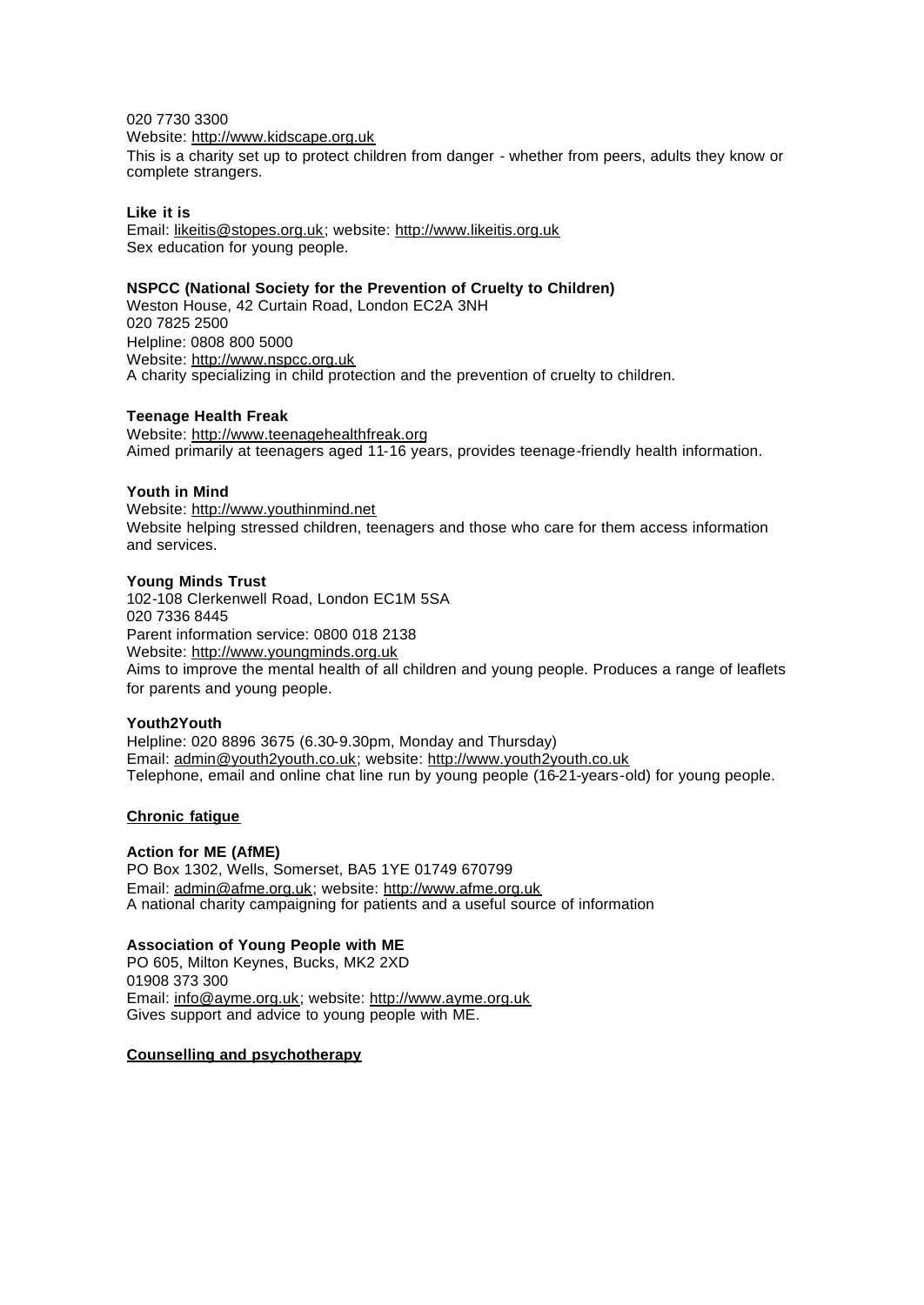# **BACP (British Association for Counselling and Psychotherapy)**

BACP House, 35-37 Albert Street, Rugby CV21 2SG 0870 443 5252. Website: http://www.counselling.co.uk Provides advice on sources of individual counselling and family therapy in the UK.

## **British Association for Behavioural and Cognitive Psychotherapies**

Globe Centre, PO Box 9, Accrington, BB5 2GD 01254 875 277 Email: babcp@babcp.com; website: http://www.babcp.org.uk Provides a free directory of accredited cognitive behavioural practitioners.

## **The British Confederation of Psychotherapists**

West Hill House, Swains Lane, London N6 6QS 020 8830 5173 Website: http://www.bcp.org.uk Register of psychotherapists, including psychoanalysts, analytical psychologists, psychoanalytical psychotherapists and child psychotherapists.

#### **The British Psychological Society**

St Andrew's House, 48 Princess Road East, Leicester LE1 7DR 01162 549 568 Website: http://www.bps.org.uk Produces a directory of chartered clinical psychologists.

#### **Counsellors and Psychotherpists in Primary Care (CPC)**

Queensway House, Queensway, Bognor Regis, West Sussex PO21 1QT 01243 870701 Email: cpc@cpc-online.co.uk; website: http://www.cpc-online.co.uk Represents counsellors and psychotherapists working in the NHS as a self-regulating professional association.

## **Institute for Counselling and Personal Development Trust**

Interpoint, 20-24 York Street, Belfast BT15 1AQ 02890 330 996 Email: diane@icpd.thegap.com Offers counselling and psychotherapy (normally free), course for helpers and community training and development courses.

#### **United Kingdom Council for Psychotherapy (UKCP)**

167-169 Great Portland Street, London, W1W 5PF 020 7436 3002 Email: ukcp@psychotherapy.org.uk; website: http://www.psychotherapy.org.uk Provides information on registered therapists and training organizations.

#### **Debt (see also Welfare)**

#### **National Debtline**

The Arch, 48-52 Floodgate Street, Birmingham B5 5SL Freephone: 0808 808 4000 Website: http://www.nationaldebtline.co.uk

#### **Dementia**

**Age Concern**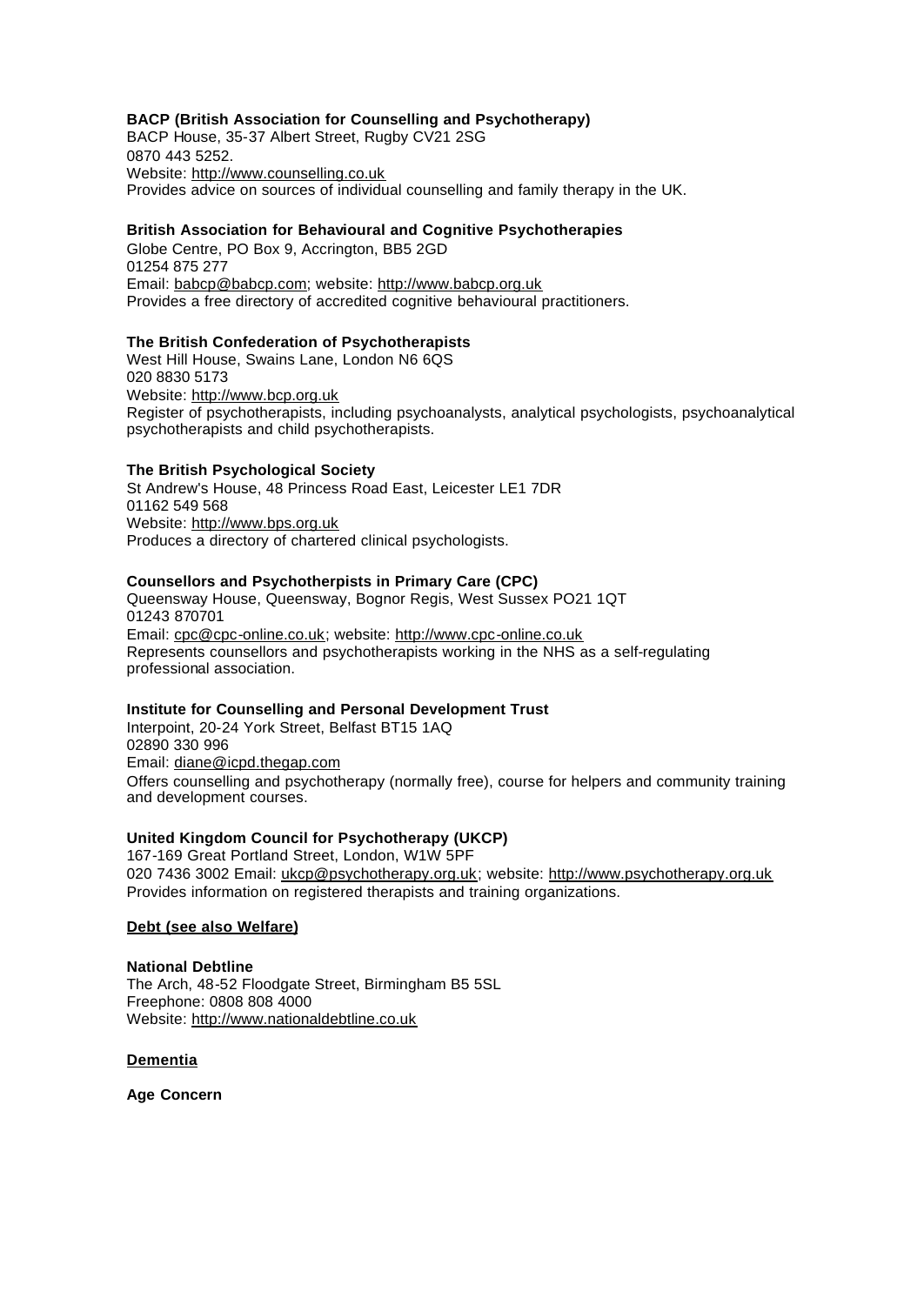England Astral House, 1268 London Road, London SW16 4ER Information line: 0800 009 966 (7am-7pm, daily) Email: ace@ace.org.uk; website: http://www.ace.org.uk Northern Ireland 02890 245 729 Email: info@ageconcernni.org Wales 029 2037 1566 Email: enquiries@accymru.org.uk Scotland 0131 220 3345 Email: enquiries@acscot.org.uk Provides information and advice relating to older people.

## **Alzheimer's Society**

Gordon House, 10 Greencoat Place, London, SW1P 1PH 020 7306 0606; helpline: 0845 300 0336 Email: helpline@alzheimers.org.uk; website: http://www.alzheimers.org.uk Provides support to people with all forms of dementia, not just Alzheimer's, their family and friends, and supports research on education and training for primary care.

#### **Help the Aged**

Website: http://www.helptheaged.org.uk England 207-221 Pentonville Road, London N1 9UZ 020 7278 1114 Email: info@helptheaged.org.uk; Wales 12 Cathedral Road, Cardiff CF11 9LJ 02920 346 550 Email: infocymru@helptheaged.org.uk Scotland 11 Granton Square, Edinburgh EH5 1HX 0131 551 6331 Email: infoscot@helptheaged.org.uk Northern Ireland Ascot House, 24-30 Shaftesbury Square, Belfast BT2 7DB 02890 230 666 Email: infoni@helptheaged.org.uk Provides advice and support to older people

#### **Depression**

**Aware Defeat Depression Ltd**. (local groups) 22 Great James Street, Derry, Co Londonderry BT48 7DA 02871 260 602 Email: info@aware-ni.org; website: http://www.aware-ni.org Provides information leaflets, lectures and runs support groups for sufferers and relatives.

## **Campaign Against Living Miserably (CALM**)

Helpline: 0800 585 858 Helpline for 15-24-year-old men at the onset of depression, to give advice, guidance, referrals and counselling.

## **Depression Alliance** (local groups)

Website: http://www.depressionalliance.org England 35 Westminster Bridge Road, London SE1 7JB 020 8768 0123 Wales 11 Plas Melin, Westbourne Rd, Whitchurch, Cardiff CF14 2BT 029 2069 2891 (10am-4pm Monday-Friday) Scotland 3 Grosvenor Gardens, Edinburgh EH12 5JU 0131 467 3050 Provides information and self-help groups.

#### **SAD (Seasonal Affective Disorder) Association**

PO Box 989, Steyning BN44 3HS 01903 814 942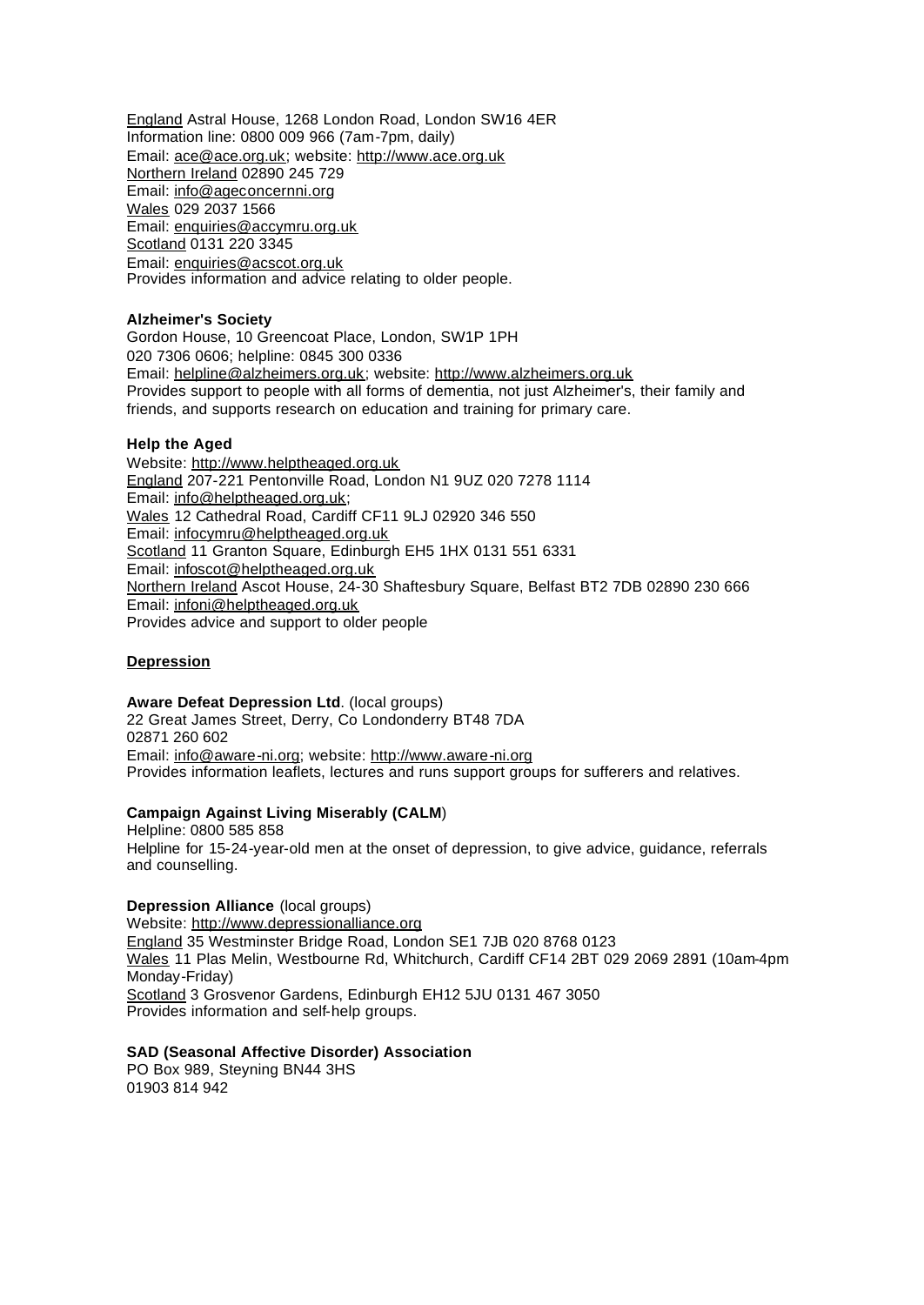Website: http://www.sada.org.uk Information about seasonal affective disorder (SAD). Offers advice and support to members.

#### **Domestic violence**

**Domestic Violence Unit or Community Safety Unit** Contact your local Police Force for details.

## **Everyman Project**

40 Stockwell Road, Stockwell, London SW9 9ES 020 7737 6747 Website: http://www.changeweb.org.uk/new\_page\_22.htm Counselling, support and advice to men who are violent or concerned about their violence, and anyone affected by that violence.

## **Kiran: Asian Women's Aid**

020 8558 1986, Fax: 020 8532 8260 Email: kiranawa@btopenworld.com Advice, support, refuge for Asian women, and women from other cultures (eg Turkey, Iran, Morocco and Malaysia).

#### **Refuge**

National Crisis Line: 0870 599 5443 (24-hour) Offers support, information and referrals. Runs own refuges in London and South East.

#### **Relate**

Herbert Gray College, Little Church Street, Rugby, Warwickshire CV21 3AP 01788 573 241/0800 456 1310 Website: http://www.relate.org.uk Counselling for adults with relationship difficulties, whether married or not.

#### **Women's Aid Federation**

PO Box 391, Bristol BS99 7WS National Domestic Violence 24-hour helpline: England: 08457 023 468 Wales: 029 2039 0874 Northern Ireland: 01232 249 041/358 Scotland: 0131 221 0401 Website: http://www.womensaid.org.uk Support, advice, information and refuge referrals for women experiencing domestic violence.

## **Zero Tolerance**

Helpline: 0800 028 3398 Website: htttp://www.domesticvi olenceprevention.com Support, advice and information for women experiencing domestic violence.

## **Drug misuse**

## **ADFAM National**

Waterbridge House, 32-36 Loman Street, London SE1 0EE Helpline 020 7928 8900 (10am-5pm, Monday, Wednesday-Friday; 10am-6.45pm, Tuesday) Website: http://www.adfam.org.uk Confidential support and information for families and friends of drug users.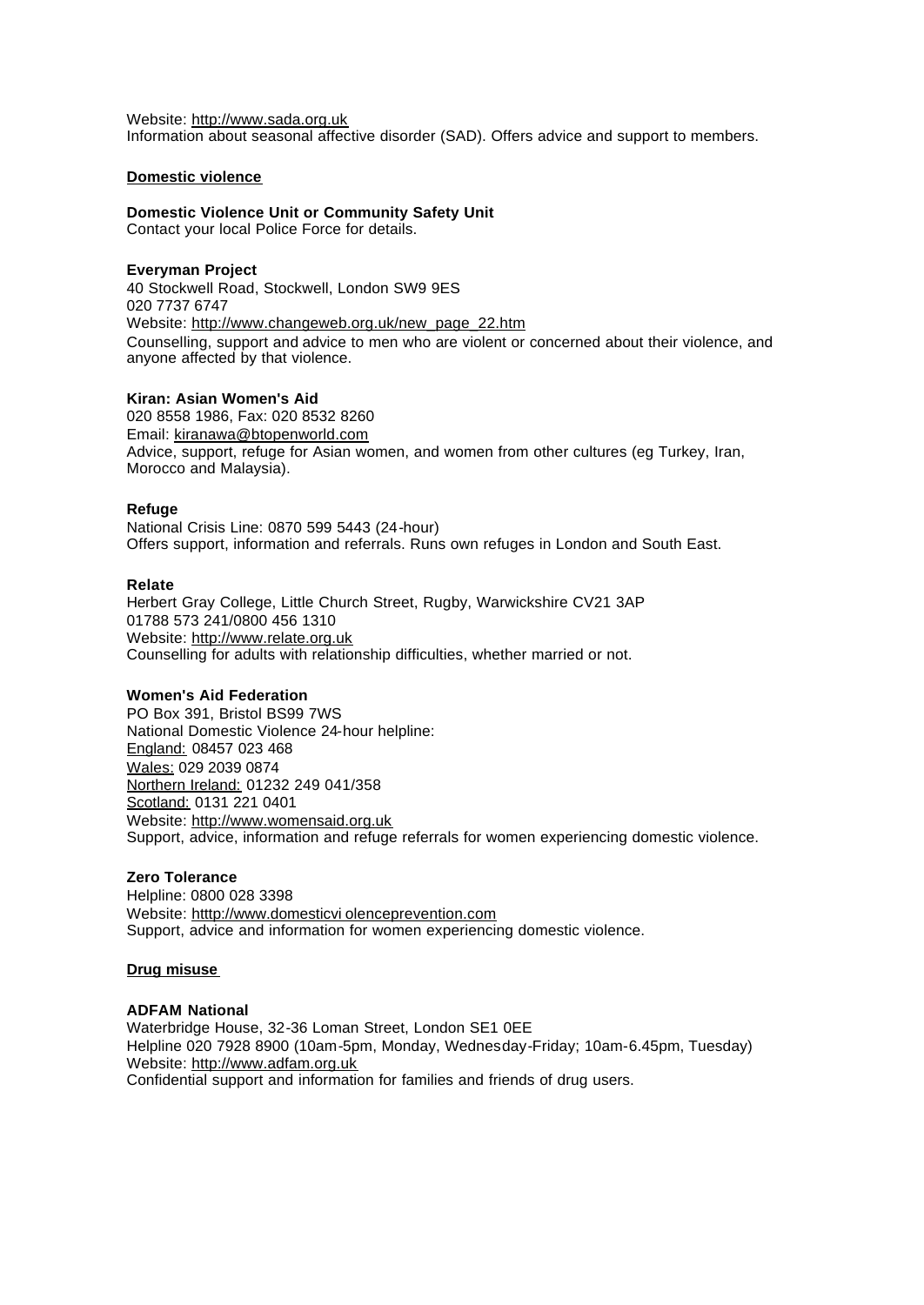## **CITA (Council for Involuntary Tranquilliser Addiction)**

Cavendish House, Brighton Road, Waterloo, Liverpool L22 5NG Office: 0151 474 9626 Helpline 0151 949 0102 (10.00am-1.00pm, Monday-Friday: emergency weekend number available) Offers advice on withdrawing from tranquilisers and help with anxiety and depression.

#### **DrugScope**

Waterbridge House, 32-36 Loman Street, London SE1 0EE 020 7928 1211 Email: services@drugscope.org.uk

#### **Families Anonymous** (local groups)

Unit 37, The Doddington and Rollo Community Association, Charlotte Despard Avenue, Battersea, London SW11 5JE 020 7498 4680 (1-5pm, Monday-Friday) Email: office@famanon.org.uk; website: http://www.famanon.org.uk Runs self-help groups in the UK for families and friends of those with a drug problem.

## **Narcotics Anonymous**

020 7730 0009 Email: helpline@ukna.org; website: http://www.ukna.org For leaflets, telephone the UK Service Officer: 020 7251 4007. A network of recovering addicts supporting each other to live without drugs.

## **National Drugs Helpline/Talk to Frank**

Helpline: 0800 776600 (24-hour) Website: http://www.talktofrank.com Provides free confidential advice, including information on local services.

#### **Release**

388 Old Street, London EC1V 9LT Advice line: 020 7729 9904 (10am-5.30pm Monday-Friday) Email: info@release.org.uk; website: http://www.release.org.uk Advice, support and information to drug users and their friends and families on all aspects of drug use and drug-related legal problems.

#### **Eating disorders**

**Anorexia Bulimia Careline** (Northern Ireland) 84 University Street, Belfast BT7 1HE Helpline: 02890 614 440

## **Centre for Eating Disorders** (Scotland)

3 Sciennes Road, Edinburgh EH9 1LE 0131 668 3051 Psychotherapy for individuals, self help manuals and information packs.

**Eating Disorders Association** (local groups) 1st Floor, Wensum House, 103 Prince of Wales Road, Norwich NR1 1DW Office: 01603 619 090 Helpline: 01603 621 414 (9am-6.30pm, Monday-Friday) Youthline (for under 19s): 01603 765050 (4-6.30pm Mon-Fri) Email: info@edauk.com; website: http://www.edauk.com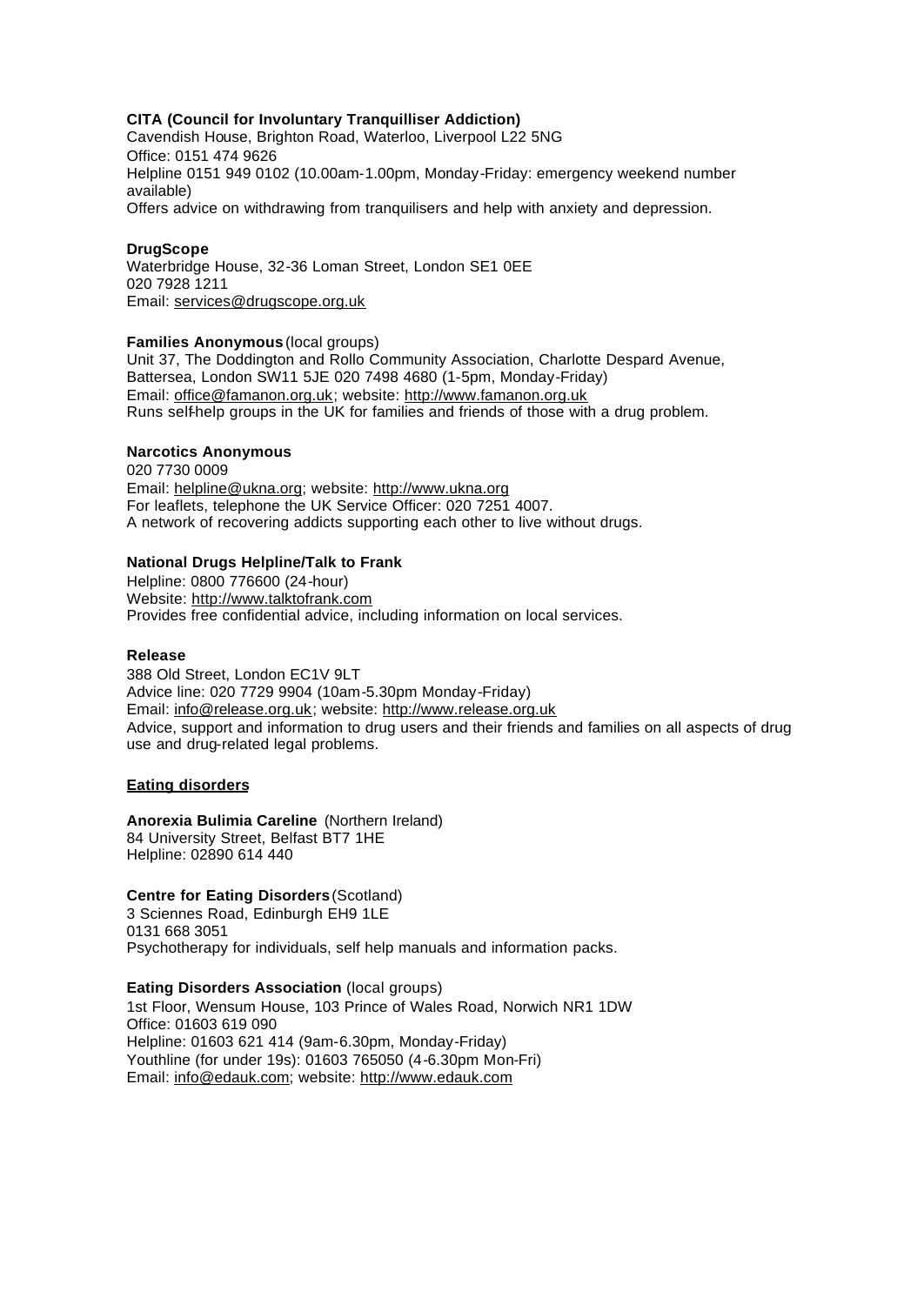Self-help support groups for sufferers, their relatives and friends. Assists in putting people in touch with sources of help in their own area.

## **Ethnic minorities**

**Commission for Racial Equality** (local groups) St Dunstan's House, 201-211 Borough High Street, London SE1 1GZ 020 7939 0000 Email info@cre.gov.uk; website: http://www.cre.gov.uk Provides help to individuals with cases of racial discrimination.

## **Jewish Association for the Mentally Ill (JAMI)**

707 High Road, Finchley, London N12 0BT 020 8343 1111 Offers guidance, counselling and support to sufferers and carers. Runs a help and referral line.

## **NAFSIYAT**

278 Seven Sisters Road, London N4 2HY 020 7686 8666 This is an intercultural therapy centre. Its own services are local but it might be able to provide information about counsellors from black and ethnic minority groups in other areas of the UK.

## **Refugee Council**

3 Bondway, London SW8 1SJ 020 7820 3000 Website: http://www.refugeecouncil.org.uk Gives practical support and advice to refugees. Provides information on mental health services to refugees and their advisers.

## **Refugee Support Centre**

47 South Lambeth Road, London SW8 1RH 020 7820 3606 Provides counselling to refugees, asylum seekers; plus training and information to health and social care professionals on psycho-social needs of refugees.

## **Learning disability**

## **Down Syndrome Association**

155 Mitcham Road, London SW17 9PG 020 8682 4001 (10am-4pm, Tuesday-Thursday) Email: info@downs-syndrome.org.uk; website: http://www.downs-syndrome.org.uk Information and support for people with Down syndrome and their families.

#### **Mencap**

England and Wales 123 Golden Lane, London EC1Y 0RT 020 7454 0454 Information line: 020 7696 5593 Website: http://www.mencap.org.uk Northern Ireland Segal House, 4 Annadale Avenue, Belfast BT7 3JH 02890 691351 Family Advisory Service Line: 0345 636 227 Information and support for people with a learning disability and their families in the UK. It provides residential, employment, further education and leisure and holiday services.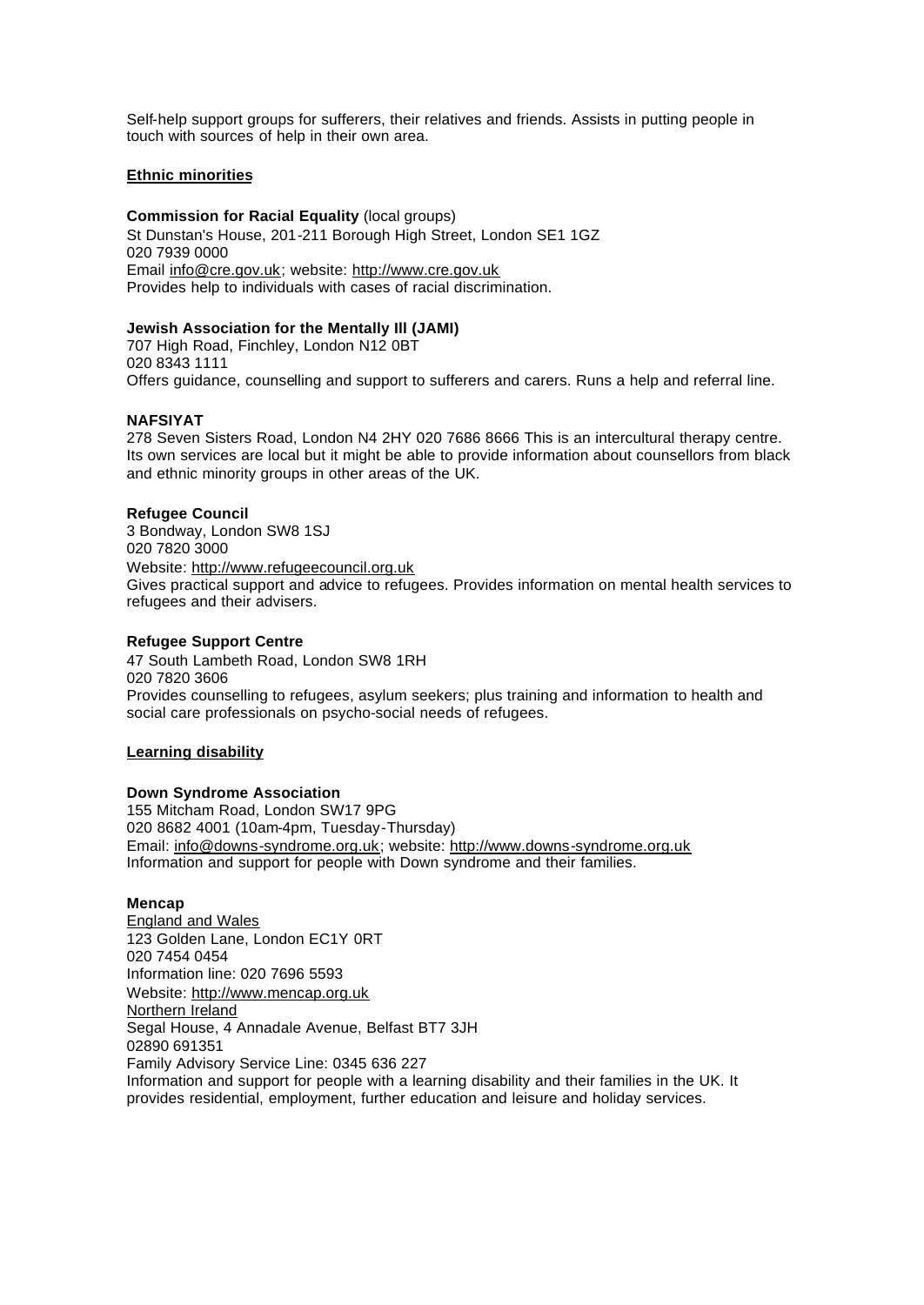**Scope** (local groups) 12 Park Crescent, London W1N 4EQ 020 7636 5020 Helpline: 0800 626 216 Website: http://www.scope.org.uk Information, emotional support, and support groups for people with cerebral palsy and their families. Only some people with cerebral palsy have learning disabilities in addition to their physical disabilities.

#### **Mental health and illness: general**

#### **Cause for Mental Health**

2 Castle Village, Carrickfer, County Antrim BT38 7BH 01960 367 728 Helpline: 0845 603 0291 233

#### **Mental Health Foundation**

7th Floor, 83 Victoria Street, London SW1H 0HW 020 7802 0300 Email: mhf@mhf.org.uk; website: http://www.mentalhealth.org.uk Free leaflets about mental illness and learning disabilities for the general public.

#### **MIND**

Granta House, 15-19 Broadway, Stratford, London E15 4BQ Office: 020 8519 2122

## **MINDinfoLINE**: 0845 766 0163

Email: info@mind.org.uk; website: http://www.mind.org.uk Information service for matters relating to mental health.

#### **Northern Ireland Association for Mental Health**

Central Office, 80 University Street, Belfast BT7 1HE 02890 328 474 Provides services in the community for people with mental needs.

#### **SANELine**

Helpline: 08457 678 000 (12noon-2.00am Daily) Website: http://www.sane.org.uk Helpline offering information and advice on all aspects of mental health for those experiencing illness or their families or friends.

# **Scottish Association for Mental Health**

Cumbrae House, 15 Carlton Court, Glasgow G59JP 0141 568 7000 Website: http://www.samh.org.uk

#### **Mental Health Care**

Website: http://www.mentalhealthcare.org.uk

Information about mental health and the latest research from the South London and Maudsley NHS Trust and the Institute of Psychiatry. Particularly suited to the carers, friends and family of anyone with mental illness. The site currently deals with schizophrenia and psychosis.

## **Neurological disorders and stroke**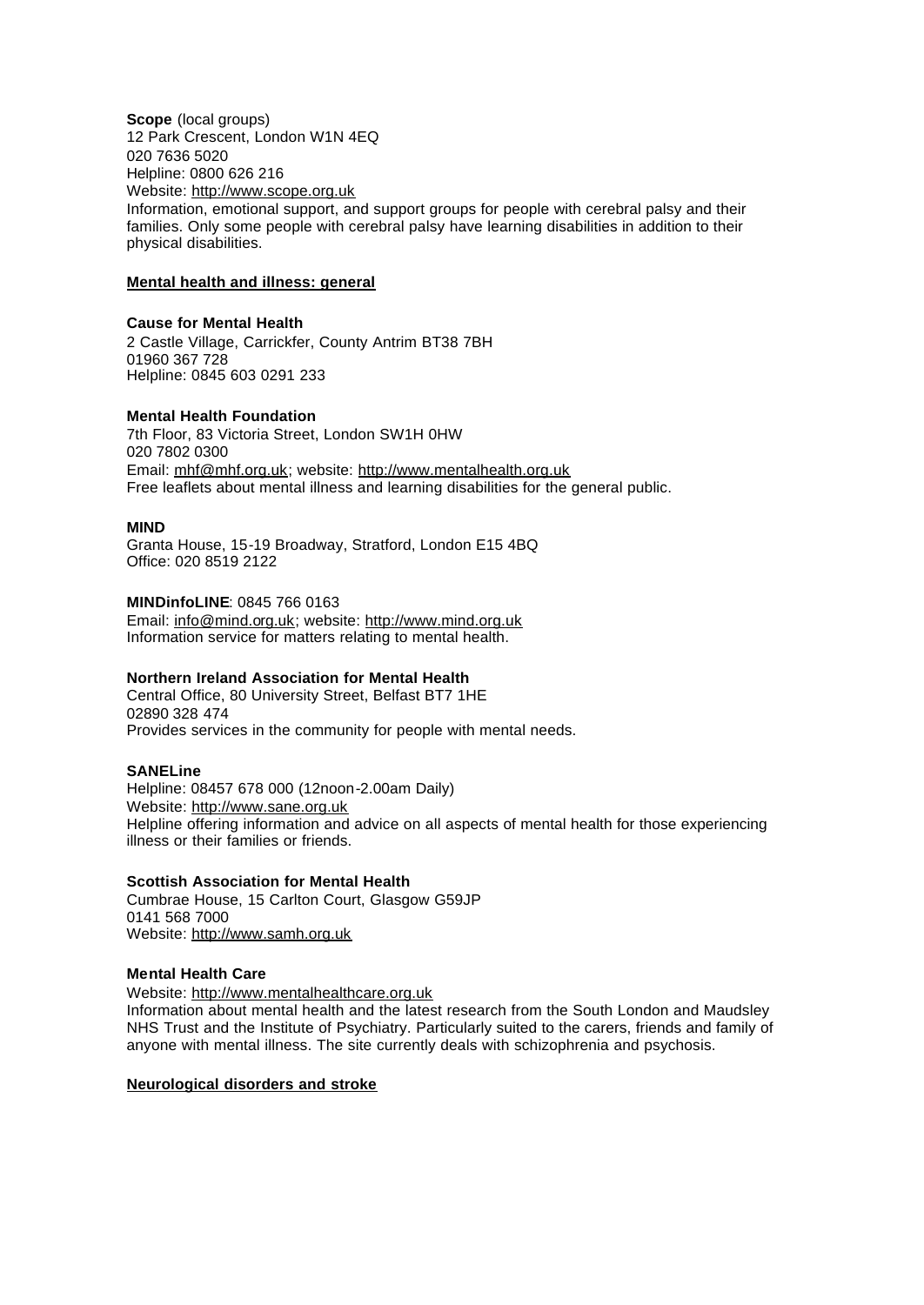## **Epilepsy Action**

New Anstey House, Gate Way Drive, Yeadon, Leeds LS19 7XY Helpline: 0808 800 5050 (9am-4.30pm, Monday-Thursday; 9am-4pm, Friday) Email: helpline@epilepsy.org.uk; website: http://www.epilepsy.org.uk Epilepsy Action is the working name for British Epilepsy Association.

#### **Epilepsy Bereaved**

PO Box 112, Wantage, Oxon OX12 8XT Bereavement Support Contact Line (24-hour answering service): 01235 772 852 Email: epilepsybereaved@dial.pipex.com

#### **Epilepsy Youth in Europe**

Website: http://www.eyie.org Provides an opportunity for young people to discuss epilepsy and its effect on their lives.

#### **The National Society for Epilepsy**

Chesham Lane, Chalfont St Peter, Bucks SL9 0RJ Office 01494 601 300 UK Epilepsy Helpline: 01494 601 400 (10am-4pm, Monday-Friday) Website: http://www.epilepsynse.org.uk

#### **Migraine Action Association**

Unit 6, Oakley Hay Lodge Business Park, Great Folds Road, Great Oakley, Northants NN18 9AS 01536 461 333 (best time to phone: 9am-5pm, Monday-Friday) Website: http://www.migraine.org.uk Aims to bridge the gap between the migraine sufferer and the medical world by providing information on all aspects of the condition and its management.

#### **The Migraine Trust**

45 Great Ormond Street, London WC1N 3HZ 020 7831 4818 Website: http://www.migrainetrust.org

## **Neurological Alliance**

The Neurological Alliance, PO Box 36731, London SW9 6WY Tel: 020 7793 5907, Fax: 020 7793 5939 email: info@neurologicalalliance.org.uk Website: http://www.neurologicalalliance.org.uk

## **The Organization for Understanding Cluster Headaches (OUCH)**

UK Norham House, Mountenoy Road, Moorgate, Rotherham S60 2AJ 24-hour infoline/answer phone: 0161 272 1702 (recording and messages only) Website: http://www.clusterheadaches.org.uk

## **Stroke Association**

Stroke House, 240 City Road, London EC1V 2PR Office: 020 7566 0300 Helpline: 0845 303 3100 Email: stroke@stroke.org.uk; website: http://www.stroke.org.uk Provides a comprehensive series of information leaflets, including Stroke - questions and answers, Sex after stroke, Cognitive problems after stroke, Stroke: a carers guide.

#### **Different strokes**

Email: info@differentstrokes.co.uk; website: http://www.differentstrokes.co.uk Provides free services to younger stroke survivors throughout the UK.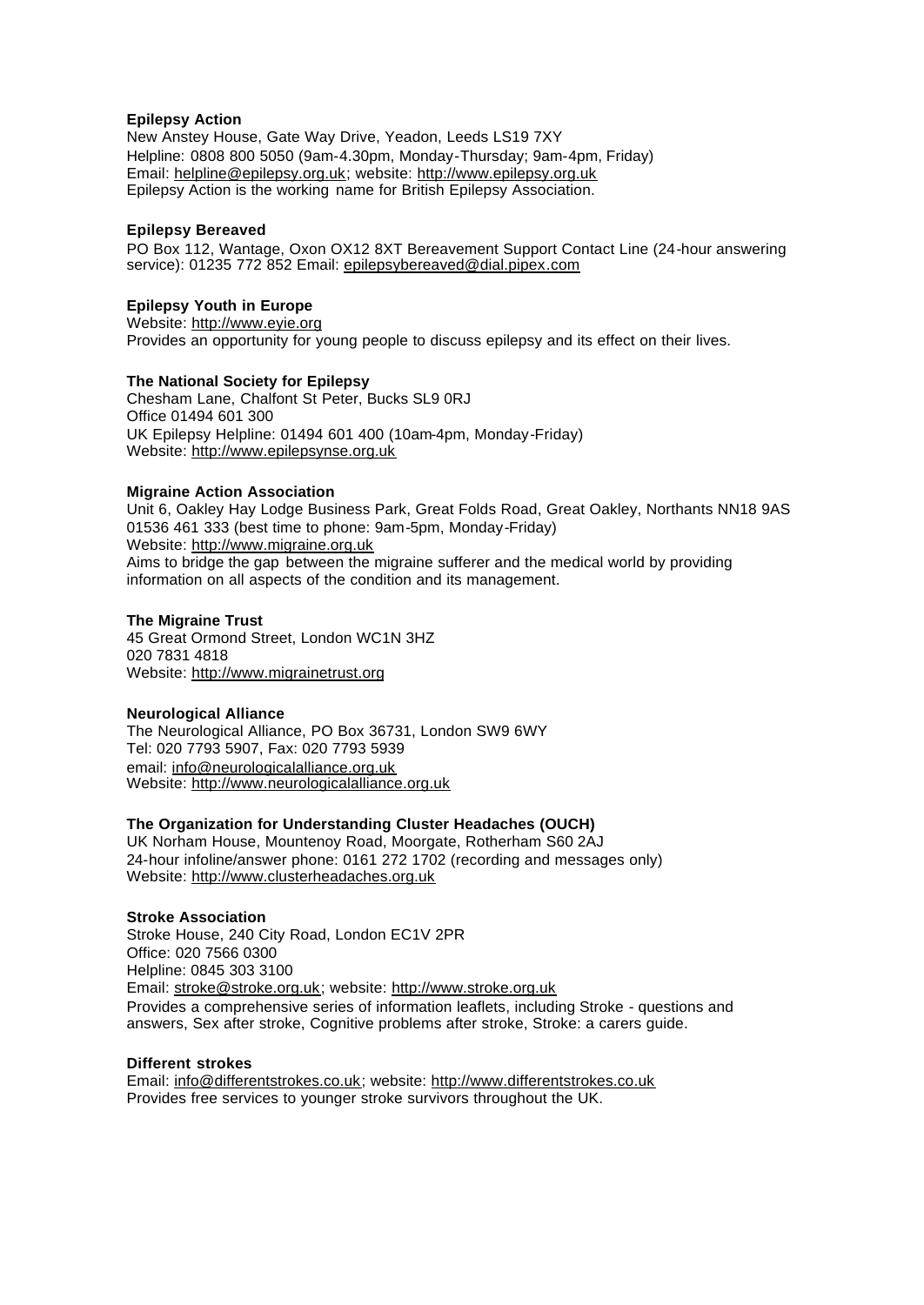## **Parents and children**

## **Advisory Centre for Education**

18 Aberdeen Studios, 22-24 Highbury Grove, London N5 2DQ General advice line: 0808 800 5793

Website: http://www.ace-ed.org.uk

Independent advice centre for parents, offering free advice on many topics including exclusion from school, bullying, special educational needs and school admission appeals.

## **Fathers Direct**

Website: http://www.fathersdirect.com

## **Home-Start UK**

2 Salisbury Road, Leicester LE1 7QR 0800 068 6368 (8.30am-8pm Monday-Friday, 9am-Midday Saturday) Website: http://www.home-start.org.uk Volunteers offer support, friendship and practical support to young families with at least one child under five, who are experiencing difficulties and stress.

## **The Incredible Years**

Website: http://www.incredibleyears.com A website of programmes for reducing children's aggression and behaviour problems and increasing social competence at home and school.

## **National Family and Parenting Institute**

430 Highgate Studios, 53-79 Highgate Road, London NW5 1TL 020 7424 3460 Email info@nfpi.org; website: http://www.nfpi.org

**NEWPIN** (Northern Ireland) (local groups)

Development Office, 8 Windsor Avenue, Lurgan, County Armagh BT67 9BG 01762 324 843 Website: http://www.newpin.org.uk

Befriending and support groups for parents of young children who are under stress. Work focuses on alleviating maternal depression and stress. Provides training in parenting skills and family play programmes.

## **Parentline (and the National Stepfamily Association)**

Endway House, The Endway, Hadleigh, Essex SS7 2AN Office: 01702 554 782 Helpline: 0808 800 2222 (9am-9pm, Monday-Friday; 9.30am-5pm, Saturday; 10am-3pm, Sunday) Information sheets and books about belonging to a stepfamily: 020 7209 2460 Offers help and advice to parents on all aspects of bringing up children and teenagers. Provides support for parents under stress.

# **Parents Anonymous** (local groups)

6-9 Manor Gardens, London N7 6LA 020 7263 8918 Offers friendship and help to parents who are at risk of abusing their children and those who may have done so. Offers telephone counselling and network of local groups.

## **Young Minds Parents Information Service**

102-108 Clerkenwell Road, London EC1M 5SA Information service: 0800 018 2138 Website: http://www.youngminds.org.uk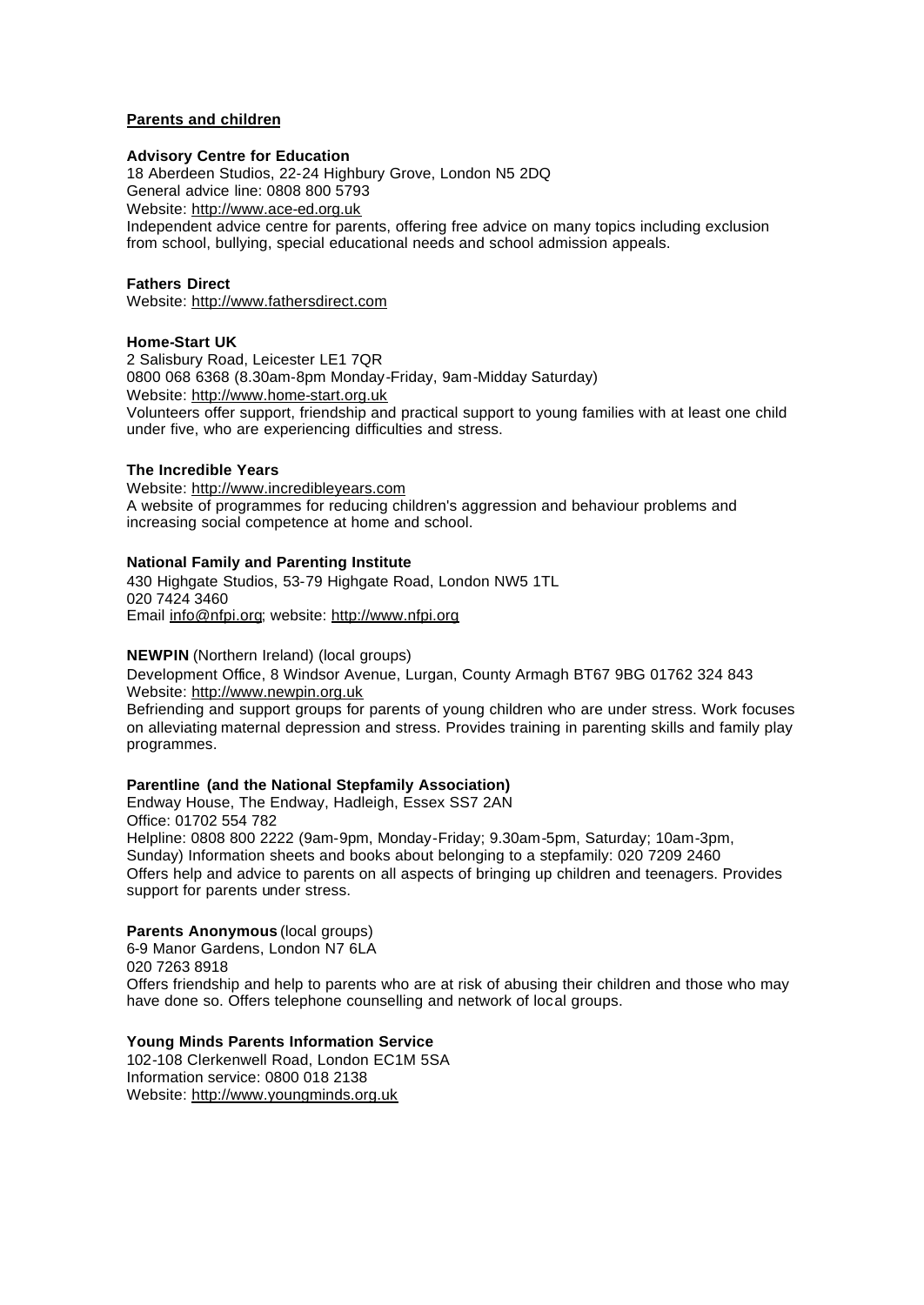Produces books and leaflets about young people's mental health and offers seminars and training.

#### **Personality (behavioural) disorders**

#### **Borderline UK**

PO Box 42, Cockermouth, Cumbria CA13 0WB Email: info@borderlineuk.co.uk; website: http://www.borderlineuk.co.uk A national user-led network of people within the UK who have been diagnosed with borderline personality disorder.

#### **Borderline**

Website: http://www.bpdcentral.com Mainly for families of people with borderline personality disorder.

## **Postnatal depression**

#### **Association for Postnatal Illness**

020 7386 0868 145 Dawes Road, London SW6 7EB Email: info@apni.org; website: http://www.apni.org Information on postnatal depression, and will put affected mothers in touch with others who have had similar experiences.

#### **Meet-a-Mum Association (MAMA)** (local groups)

376 Bideford Green, Linslade, Leighton Buzzard, Beds LU7 2TY 01525 217 064 Email: meet-a-mum.assoc@blueyonder.co.uk; website: http://www.MAMA.org.uk Local self-help groups for pregnant women and those with young children.

## **National Childbirth Trust (**local groups)

Alexandra House, Oldham Terrace, London W3 1BE 0870 444 8707 Website: http://www.nctpregnancyandbabycare.com Information and support on all aspects of pregnancy and childbirth with local groups around the country.

#### **Relationship and sexual problems**

## **BASRT (British Association for Sexual and Relationship Therapy)**

020 8543 2707 Email: info@basrt.org.uk; website: http://www.basrt.org.uk Registered therapists are multidisciplinary and work in the NHS as well as privately.

## **Brook Advisory Centres**

421 Highgate Studios, 53-79 Highgate Road, London NW5 1TL Helpline: 020 7617 8000 (24-hour) Ask Brook: 020 7284 6060 Email: admin@brookcentres.org.uk; website: http://www.brook.org.uk Free counselling and confidential advice on contraception and sexual matters for young people (under 25).

**Care for the Family** PO Box 488, Cardiff CF15 7YY 029 2081 1733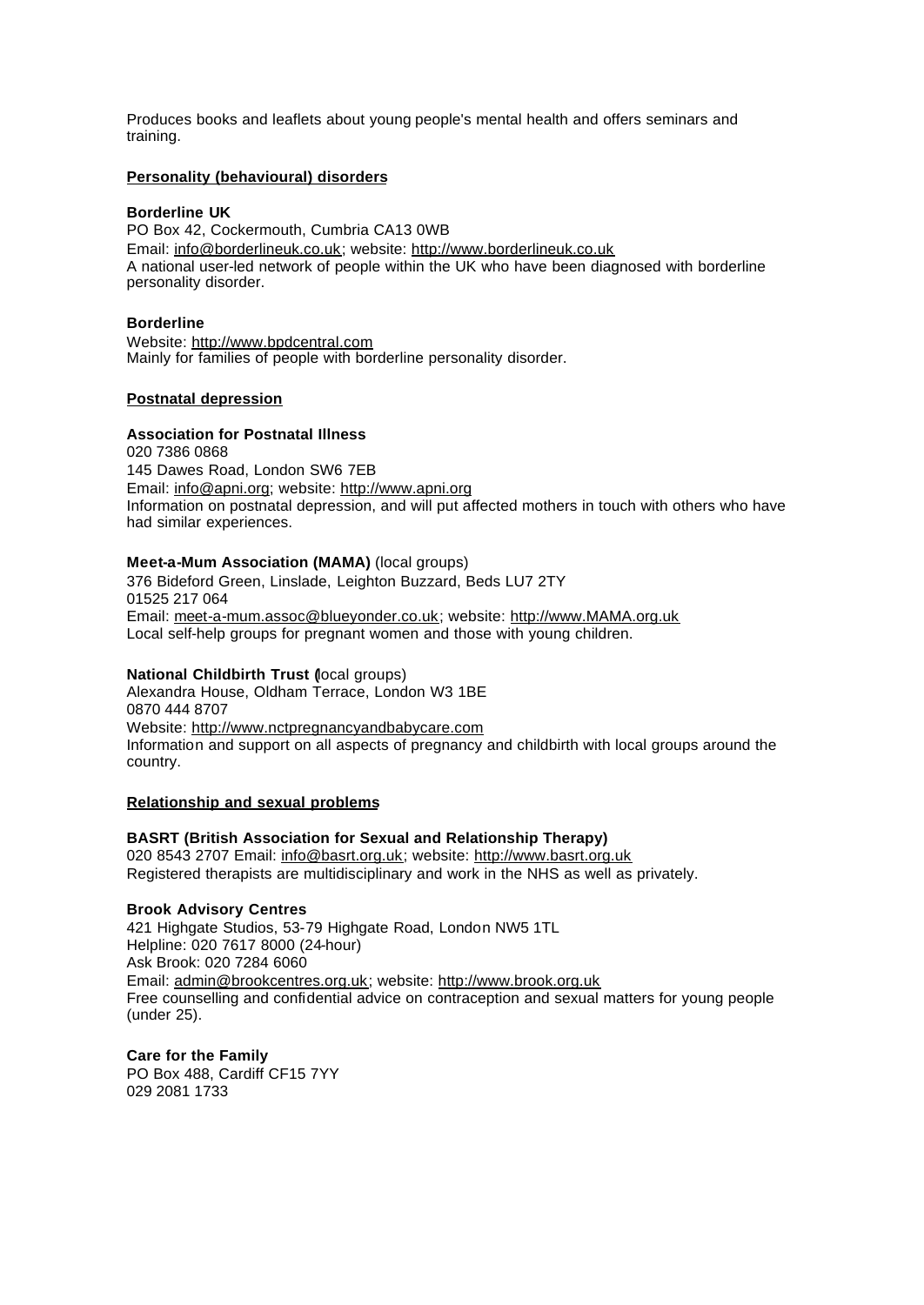Website: http://www.care-for-the-family.org.uk/ Provi des help for those experiencing distress from family problems.

#### **The Impotence Association**

PO Box 10296, London SW17 9WH Helpline: 020 8767 7791 Email: theia@btinternet.com; website: http://www.impotence.org.uk

## **Relate**

Herbert Gray College, Little Church Street, Rugby, Warwickshire CV21 3AP 01788 573 241 Helpline: 08451 304 010/0800 456 1310 Website: http://www.relate.org.uk Counselling for adults with relationship difficulties, whether married or not.

## **Schizophrenia**

**Hearing Voices** Network (local groups) 91 Oldham Street, Manchester M4 1LW 0161 834 5763 Email: hearingvoices@care4free.net; website: http://www.hearing-voices.org.uk Self-help groups to allow people to explore their voice-hearing experiences.

**Rethink** (formerly the National Schizophrenia Fellowship) (local groups) 28 Castle Street, Kingston-upon-Thames, Surrey KT1 1SS Advice line: 020 8974 6814 (10am-3pm, Monday-Friday) Email: advice@rethink.org; website: http://www.rethink.org Scotland Claremont House, 130 East Claremont Street, Edinburgh EHT 4LB 0131 557 8969 Northern Ireland 'Wyndhurst', Knockbracken Health Care Park, Saintfield Rd, Belfast BT8 8BH 02890 402 323 Monthly social groups for clients with schizophrenia living in the community and support for relatives.

## **Schizophrenia Association of Great Britain**

'Bryn Hyfryd', The Crescent, Bangor, Gwynedd LL57 2AG. 01248 354 048 Email: info@sagb.co.uk; website: http://www.sagb.co.uk Offers information and support to sufferers, relatives, friends, carers and medical workers.

## **The UK NHS Portal for Schizophrenia**

Website: http://www.nhs.uk/schizophrenia

Web-based information resource for people with schizophrenia and their carers. The site contains a number of user-friendly sections. These include the following: Evidence based treatment summaries; What is schizophrenia? How is schizophrenia diagnosed? Managing schizophrenia; Living with schizophrenia; Support for carers; and Legal issues.

## **Self-care for professionals**

## **British Medical Association Stress Counselling Service**

0645 200 169 24-hour, free, confidential counselling service available to doctors, their families and medical students, to discuss personal, emotional and work-related problems.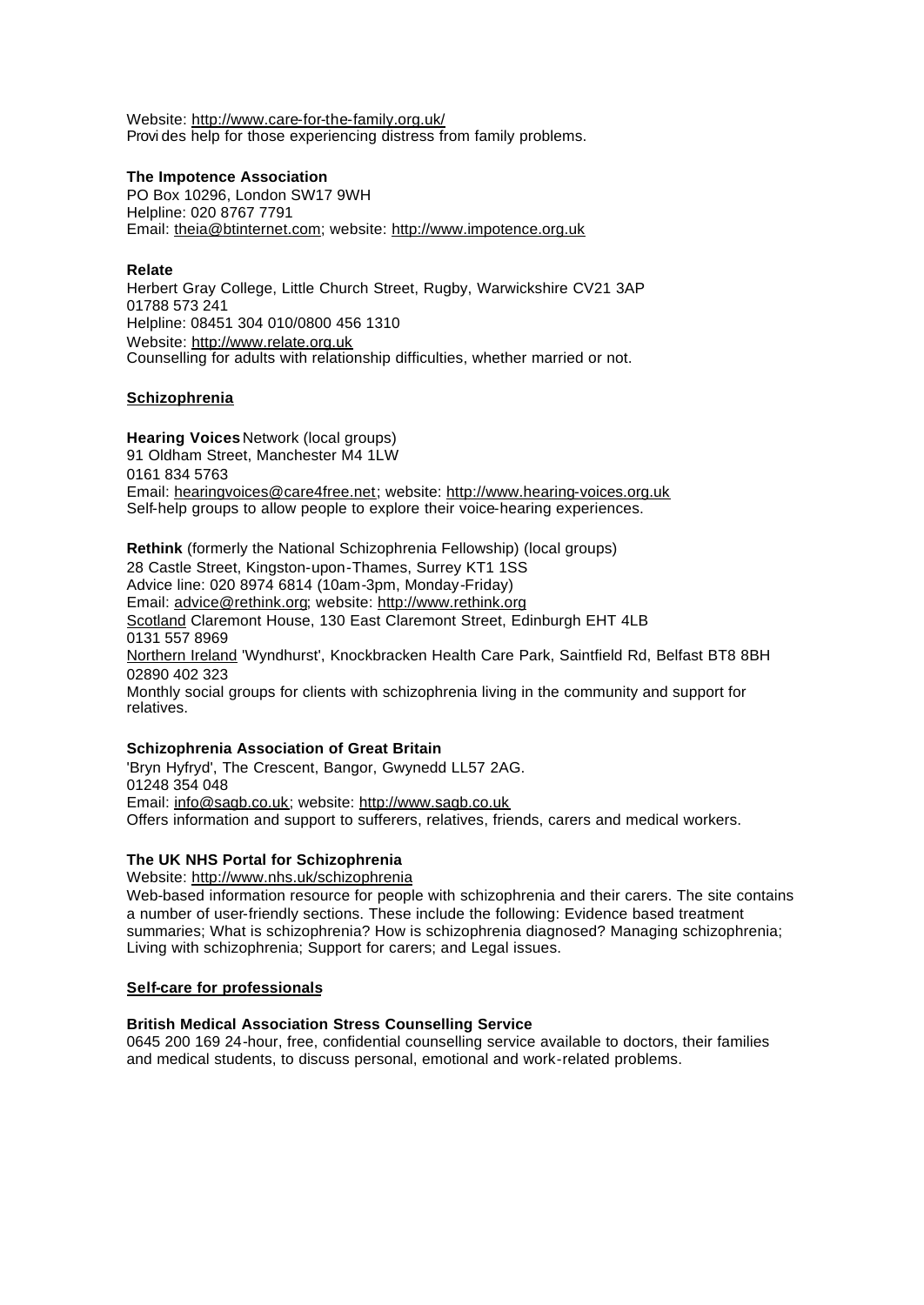**Medical Council on Alcohol** 020 7487 4445 Website: http://www.medicouncilalcol.demon.co.uk

#### **National Counselling Service for Sick Doctors**

0870 241 0535 Website: http://www.ncssd.org.uk Confidential advisory service. Deals with concerns about health issues that might be affecting ability to treat patients safely.

#### **Royal College of Nursing**

0345 726 100 (24-hour service for information and advice) Website: http://www.rcn.org.uk

#### **Self-harm and suicidal feelings**

#### **Basement Project**

PO Box 5, Abergavenny, Gwent NP7 5XW 01873 856 524 Publications on self-harm, run groups and workshops and work with people (mainly women) who have been abused.

# **Bristol Crisis Service for Women PO**

Box 654, Bristol BS99 1XH Helpline: 0117 925 1119 (9pm-12.30am, Friday and Saturday) Email: bcsw@womens-crisis-service.freeserve.co.uk Telephone counselling and information service relating to self-harm. Bi-monthly newsletter Shout on self-harm.

#### **National Self-Harm Network**

PO Box 16190, London NW1 3WW Provides information sheets and training.

#### **The Samaritans**

46 Marshall Street, London W1V 1LR Helpline: 08457 909090 (24-hour, daily) Email: jo@samaritans.org; website: http://www.samaritans.org.uk Offers confidential emotional support to any person who is despairing or suicidal.

## **Self Harm Alliance**

PO Box 61, Cheltenham, Gloucestershire GL51 8YB Helpline: 01242 578 820 (6-7pm, Tuesday and Sunday; 11am-1pm, Thursday) Email: selharmalliance@aol.com; website: http://www.selfharmalliance.org Helpline, produces monthly newsletters, provides postal and email support, and offers an advocacy service.

#### **Self-Injury and Related Issues (SIARI)**

Email: jan@siari.uk; website: http://www.siari.co.uk Forum for self-harmers.

**Sleep problems**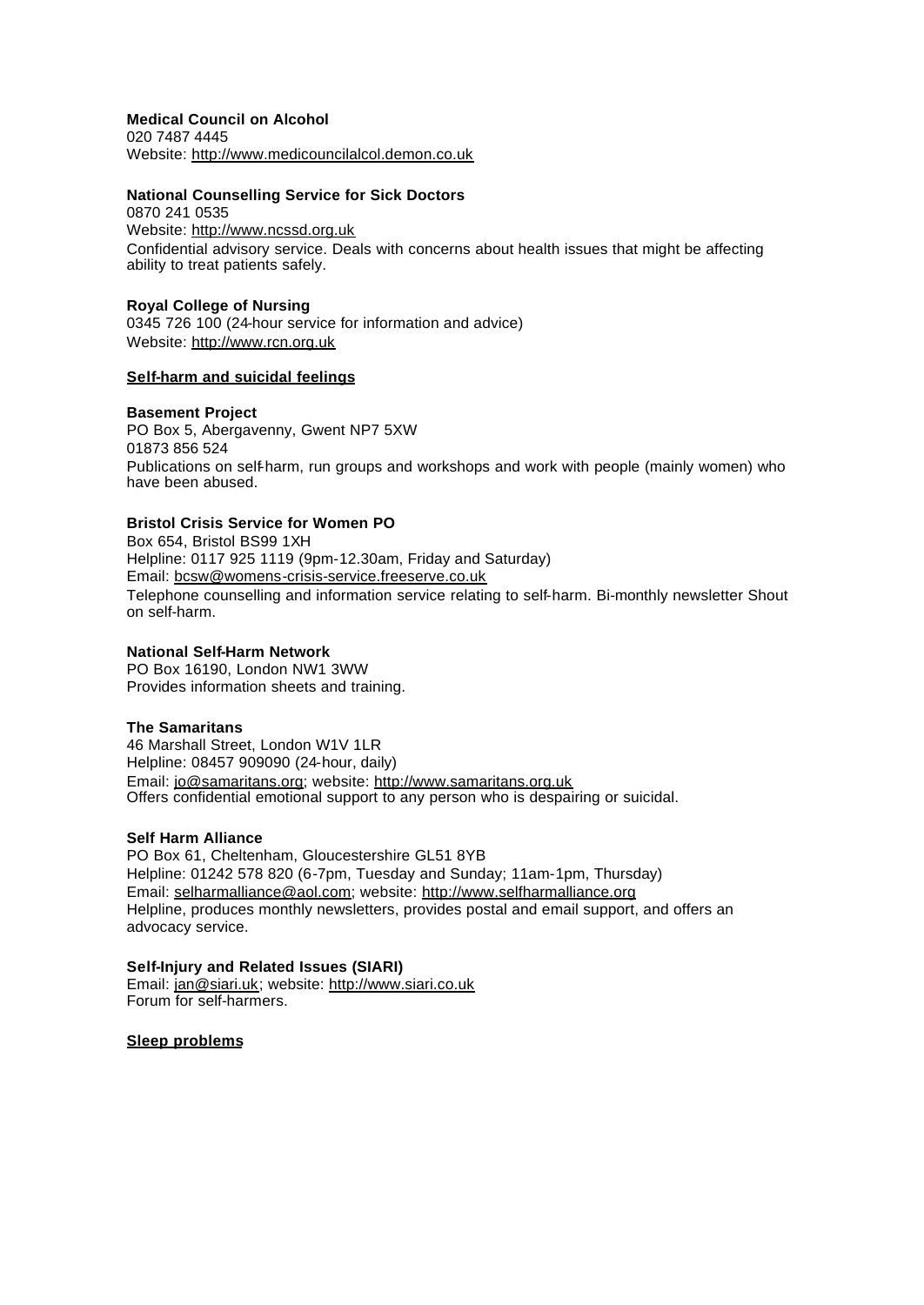## **British Sleep Society**

PO Box 247, Colne, Huntington PE28 3UZ. Email: enquiries@sleeping.org.uk; website: http://www.sleeping.org.uk

## **British Snoring and Sleep Apnoea Association**

0800 0851 097 Email: info@britishsnoring.co.uk; website: http://www.britishsnoring.com

## **UKAN (Narcolepsy Association UK)**

020 7721 8904 Email: info@narcolepsy.org.uk; website: http://www.narcolepsy.org.uk Provides help for those suffering from narcolepsy.

## **Smoking cessation**

**NHS Smoking Helpline** 0800 169 0169 (7am-11pm, daily) Website: http://www.givingupsmoking.co.uk

## **NHS Pregnancy Smoking Helpline**

0800 169 9169 (12 noon-9pm, daily)

## **Quit Line Smoking Helpline**

0800 00 22 00 (9am-9pm, daily)

## **Trauma**

## **CombatStress**

Tyrwhitt House, Oaklawn Road, Leatherhead, Surrey KT22 0BX 01372 841600 Email: contactus@combatstress.org.uk; website: http://www.combatstress.com Supports men and women discharged from the armed services and merchant navy who suffer from mental health problems, including post-traumatic stress disorder. It has a regional network of welfare officers who visit people at home or in hospital.

## **The Medical Foundation for the Care of Victims of Torture**

96-98 Grafton Rd, Kentish Town, London NW5 3EJ (open 9am-6pm, Monday-Friday, by appointment)

Clinical department: 020 7813 7777

Website: http://www.torturecare.org.uk

Provides survivors of torture with medical treatment, social assistance and psychotherapeutic support.

## **Rape Crisis Federation**

0115 900 3560 (9am-5pm, Monday-Friday) Email: info@rapecrisis.co.uk; website: http://www.rapecrisis.co.uk

## **Victim Support**

PO Box 11431, London SW9 6ZH

Supportline: 0845 3030 900 (9am-9pm, Monday-Friday; 9am-7pm, Saturday/Sunday; 9am-5pm bank holidays)

Email: contact@victimsupport.org.uk; website: http://www.victimsupport.com

Provides emotional support and practical information for anyone who has suffered the effects of crime, regardless of whether the crime has been reported.